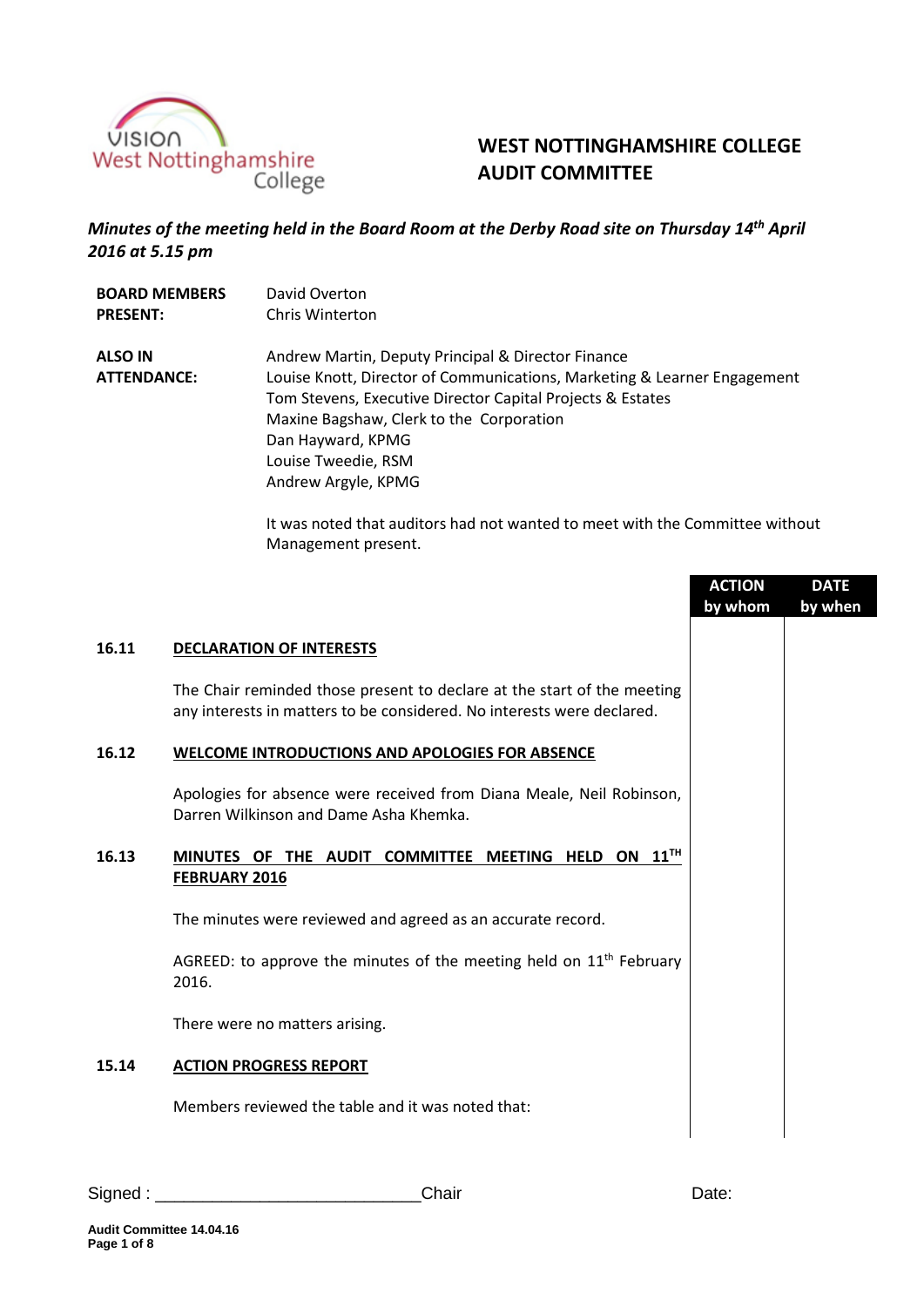- Item 1 the College has now obtained competitive quotes and is looking to progress. Costs are all included within the 15/16 capital budget.
- Item  $2$  scheduled for the Board meeting on  $21<sup>st</sup>$  April 2016.
- Item 3 the College does still work with CAGE North Notts but does not host them and therefore it is a limited relationship.
- Item 4 on the agenda.

AGREED: to note the update provided.

## **16.15 INTERNAL AUDIT**

### 1) LEARNER NUMBER SYSTEMS

Louise Tweedie introduced this item and drew members' attention to page 15 which shows the executive summary, including background information and conclusion. She confirmed that this year the audit team had looked at study programmes which is entirely related to 16-18 age students.

She explained that from 14/15 the EFA introduced the English and maths condition of funding. Failing to meet this condition could lead to removal of funding for any learners not in compliance. The condition was updated for 15/16 as follows 'all students starting a new study programme of 150 hours or more aged 16 to 18 … who do not hold a GCSE grade A\*-C Maths and/or English are required to be studying these subjects as part of their study programme in each academic year. Full time students (those on a study programme of at least 540 planned hours aged 16-18 or at least 450 hours if aged 18) starting their study programme who have a grade D GCSE or equivalent qualification in maths and/or English must be enrolled on a GCSE or approved GCSE qualification rather than an approved stepping stone qualification.'

She explained that of the sample size audited it was found that there were a number of students who had not been enrolled on a GCSE. The Director of Finance confirmed that there have been 11 students who have withdrawn and therefore will not be funded, the approximate financial impact is £44k. It was explained that the College had taken the decision to enrol some students, because of their perceived abilities, on functional skills courses rather than GCSEs, however because of the risk to funding this policy has now been changed and the decision has been made to put grade D students into bands depending on student strengths and abilities.

In general discussion it was acknowledged that the funding policy provides somewhat of a 'heavy mallet'. It was acknowledged by all that the College cannot afford to take the risk of non compliance with the funding policy.

Signed : \_\_\_\_\_\_\_\_\_\_\_\_\_\_\_\_\_\_\_\_\_\_\_\_\_\_\_\_Chair Date: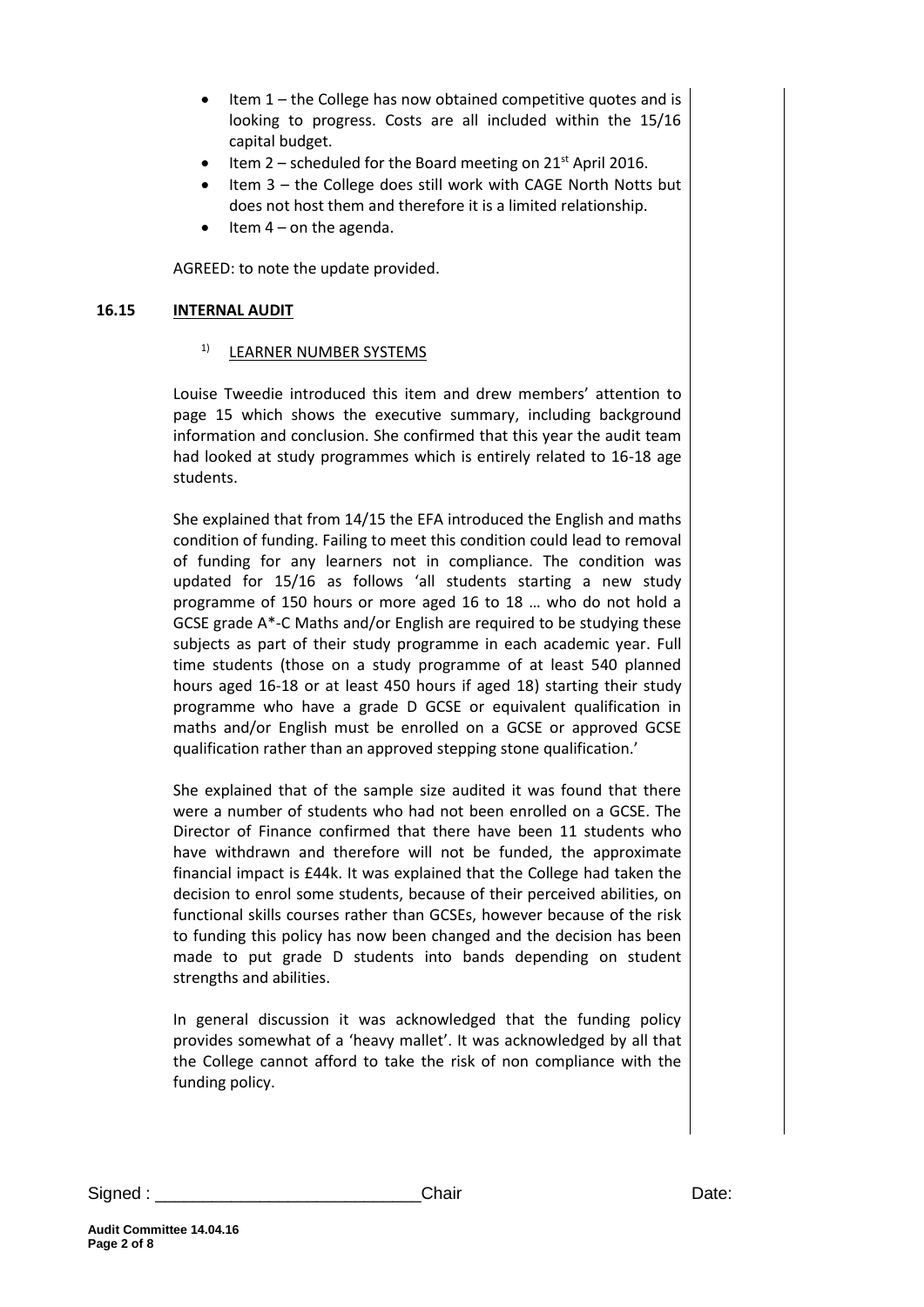As a result of the audit work undertaken a partial assurance opinion has been given with an amber/red RAG rating. She explained that the findings were considered to be significant and therefore this has influenced the RAG rating although it doesn't appear as an action to be addressed as part of the audit. It was a deliberate College policy decision to put them on functional skills rather than GCSEs but this has now been changed.

Members' attention was drawn to the three low priority recommendations on page 18.

Section 1.5 on page 18 is a medium recommendation and it was noted that testing confirmed that of 20 students sampled the learner timetables did not reconcile with the learner study programmes. This was identified to be in part due to inaccurate core aim hours stipulated by schools prior to the population of learner timetables. Management confirmed that there is ongoing monitoring and training to be undertaken to ensure that target hours provided by the schools prior to the start of the academic year are accurately reflected in learner timetables for the entire year in line with funding guidance.

The Director of Finance explained that not all hours are timetabled at the beginning of the year, although it should be the case that the same number of hours are actually planned and timetabled. These should match and in the sample size this simply wasn't the case. He confirmed that this is a constant source of management frustration and often it is just minor differences but acknowledged that differences should not occur. He provided assurance that the senior team monitor and challenge this issue with the curriculum teams and it is something that they are constantly working to improve upon. It was confirmed that there is no financial impact if the hours planned and timetabled fall within the same 'bands', however there could be a financial impact if it meant that the hours actually delivered moved the student into a different funding band. It was acknowledged that it is quite a complicated process to ensure that the actual position as against planned is accurate.

AGREED: to note the content of the report provided.

# <sup>2)</sup> FRAMEWORK FOR EFFICIENCY IN CURRICULUM AND STAFFING

Louise Tweedie introduced this report and indicated that the content touched on some of the issues discussed in the earlier item. Members' attention was drawn to page 31 which is the executive summary which includes background, conclusion and key findings. A reasonable assurance has been provided that the controls in place to manage this risk are suitably designed and consistently applied, however auditors have identified issues that need to be addressed in order to ensure that the control framework is effective in managing the identified risks. An amber/green RAG rating has been given.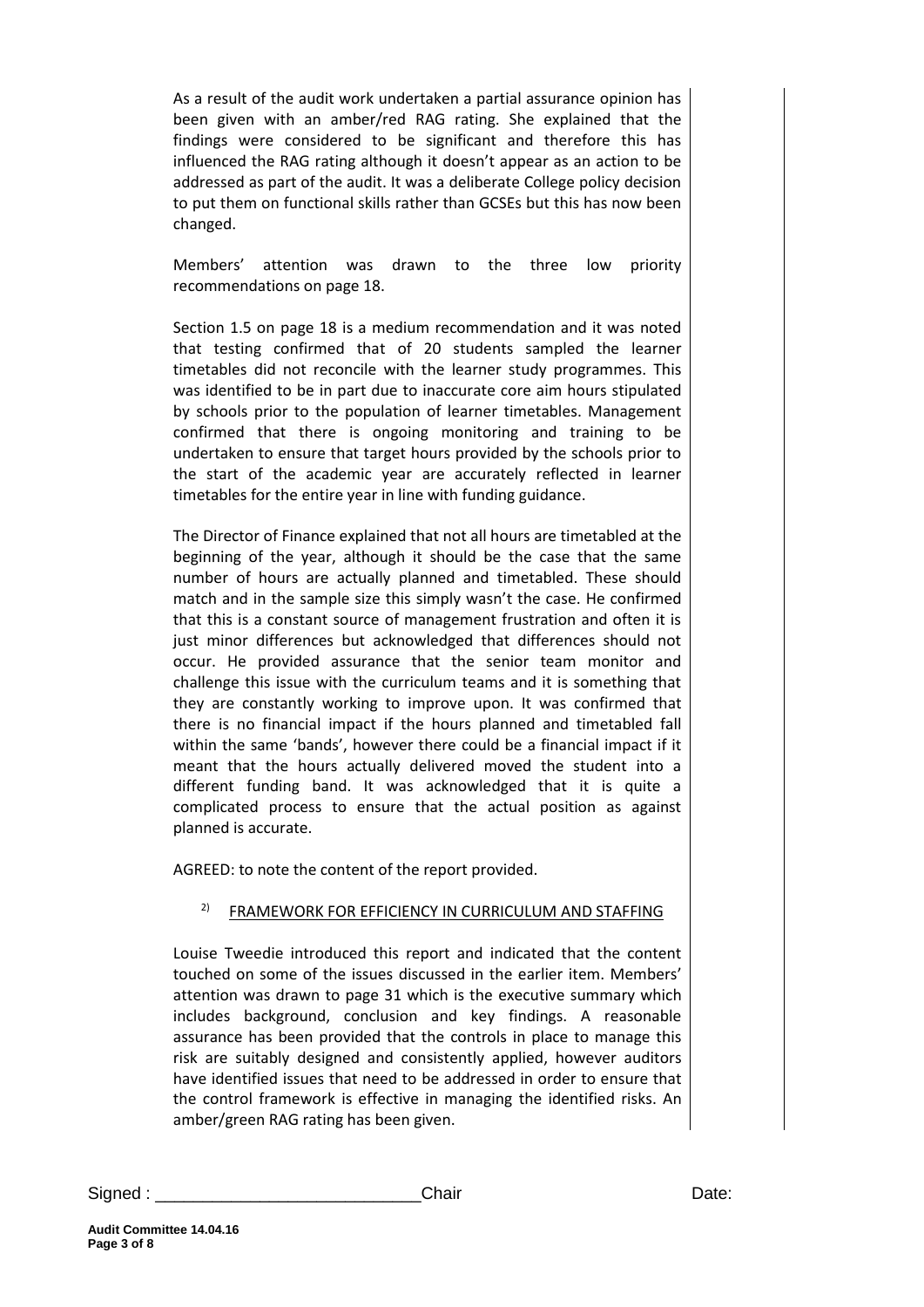Members' attention was drawn to the three medium recommendations made. In reviewing page 33 it was noted that:

- Section 1.1 makes the point that the Excel spreadsheets used are a bit cumbersome.
- Section 1.3 auditors view is that group size is an important metric, albeit that this recommendation is not being accepted by the College Management team.
- Section 1.5 this is a suggestion not a recommendation.
- Section  $1.6$  Pro Solution has the ability to display staff utilisation percentages in the staff log teaching hours report using a traffic light system, however recently this traffic light functionality has been lost partly due to the implementation of the new HR system. It was confirmed that the report containing staff utilisation is due to be rewritten in term 3 in order to improve its flexibility and run time.
- Section 1.7 the senior team did use to be able to monitor staff utilisation in the old system, however the new system prevents the use of old style reporting. The College accepts that there is a need to develop a mechanism for analysing and monitoring this. Assurance was given that staff utilisation are KPIs which are in place for each and every curriculum area.

The College is currently completing its curriculum planning process with three schools of learning only not finalised at this stage.

AGREED: to note the content of the report provided.

# 3) FOLLOW UP OF PREVIOUS INTERNAL AUDIT RECOMMENDATIONS

Louise Tweedie introduced this item and drew members' attention to page 57. She confirmed that of 26 identified actions, 12 have been implemented, 7 implementations ongoing, 6 have been superseded and 1 action not implemented. She confirmed that all actions were evidenced as 'in progress' except for one.

Members' attention was drawn to page 64 and the comments made in relation to lesson observations. She confirmed that this recommendation has been restated. The Committee questioned whether the policy of 'reobservation within 4 weeks' is giving staff enough time to complete the process. Internal auditors indicated that they do more usually see 6 weeks rather than 4 and that this may have impacted upon the Colleges ability to hit the objective timeline agreed.

AGREED: to note the update provided.

4) KEY FINANCIAL CONTROLS VISIT 3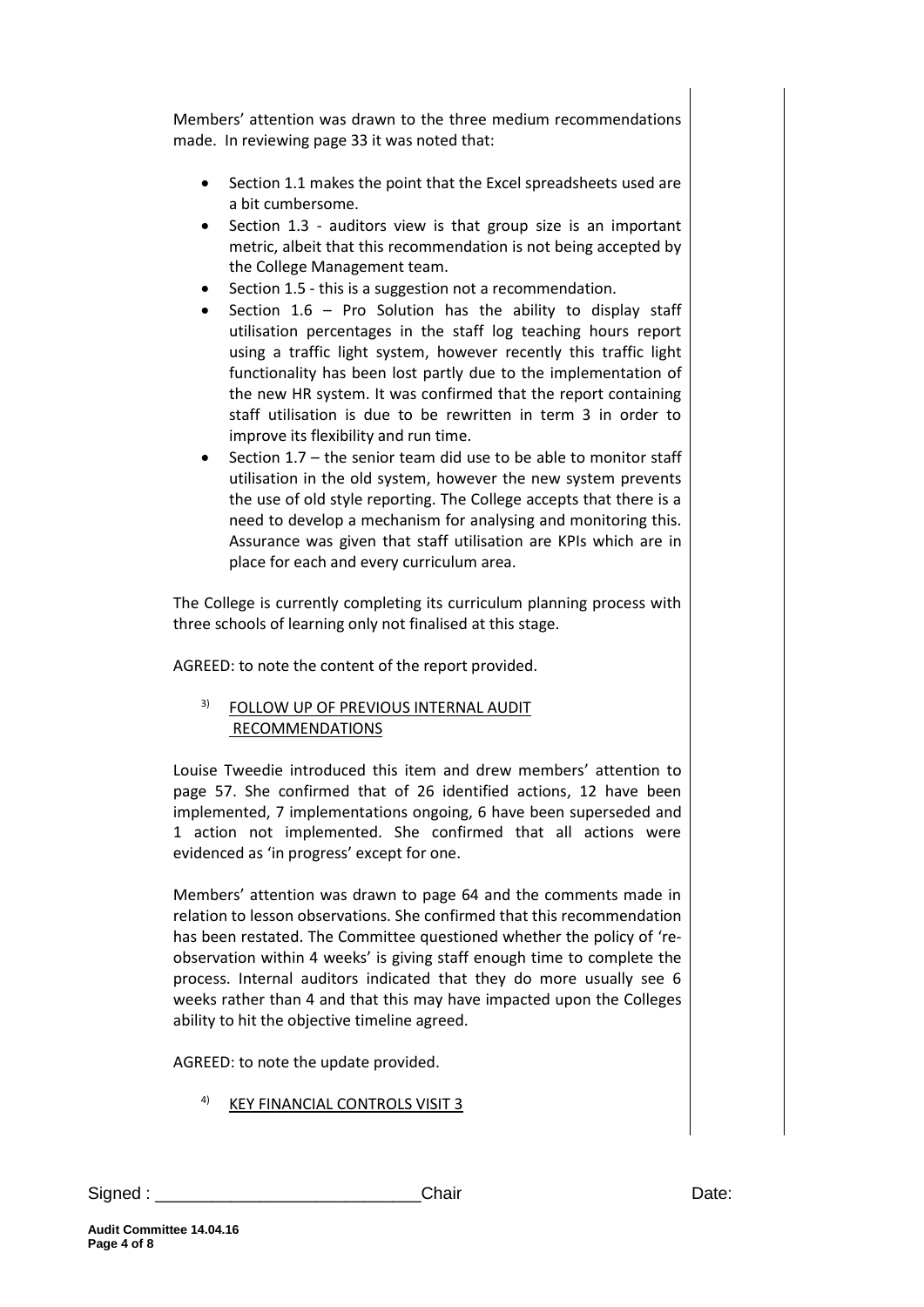Louise Tweedie introduced this item and drew members' attention to page 77. She confirmed that key financial controls audit work is undertaken on a cyclical basis. At this time an amber/green RAG rating has been given with three medium priority and six low priority recommendations. Members' attention was drawn to page 79 which is the action plan for activity. Key points noted were:

- Section 1.2 relates to version control.
- Section 1.6 makes the recommendation that this process should be completed electronically.
- Page 80 sets out follow up audit work from previous recommendations.
- Section 2.6 this has now being dealt with. A review of the Financial Regulations has been completed.
- Section 2.7 the recommendation here relates to the formal confirmation. Assurance was given that there is no evidence that purchases made were not related to College business.
- Section 2.12 is a timing issue.
- Section 2.14 the Committee Chair indicated that he would like to see the IT asset register linked to PAT testing registers. The Director of Finance indicated that this was not possible at the current time as the two systems operate differently. He confirmed that the College is looking for an IT software solution to tie together a number of different areas covered by individual roles and responsibilities.

AGREED: to note the content of the report provided.

#### <sup>5)</sup> INTERNAL AUDIT PROGRESS REPORT FOR 15/16

Louise Tweedie introduced this item and confirmed that all planned work is progressing as scheduled. Members' attention was drawn to page 102 and the KPIs. She was able to confirm that audit work has been completed in all areas save for the fact that the learner numbers systems report was presented to the April Audit Committee meeting rather than the February meeting.

Members' attention was drawn to page 103 and the briefing sheet on emerging issues. Particular attention was drawn to page 110 and the summary of FE Commissioners findings.

AGREED: to note the content of the report provided.

#### **16.16 COMPOSITE COLLEGE RECOMMENDATIONS REPORT 2015/16**

The Director of Finance introduced this item and confirmed that from the 13/14 academic year there is still 1 action outstanding which relates to some of the payroll and HR procedures. He confirmed that procedures are now in place and any amendments will be actioned by the end of the 15/16 academic year.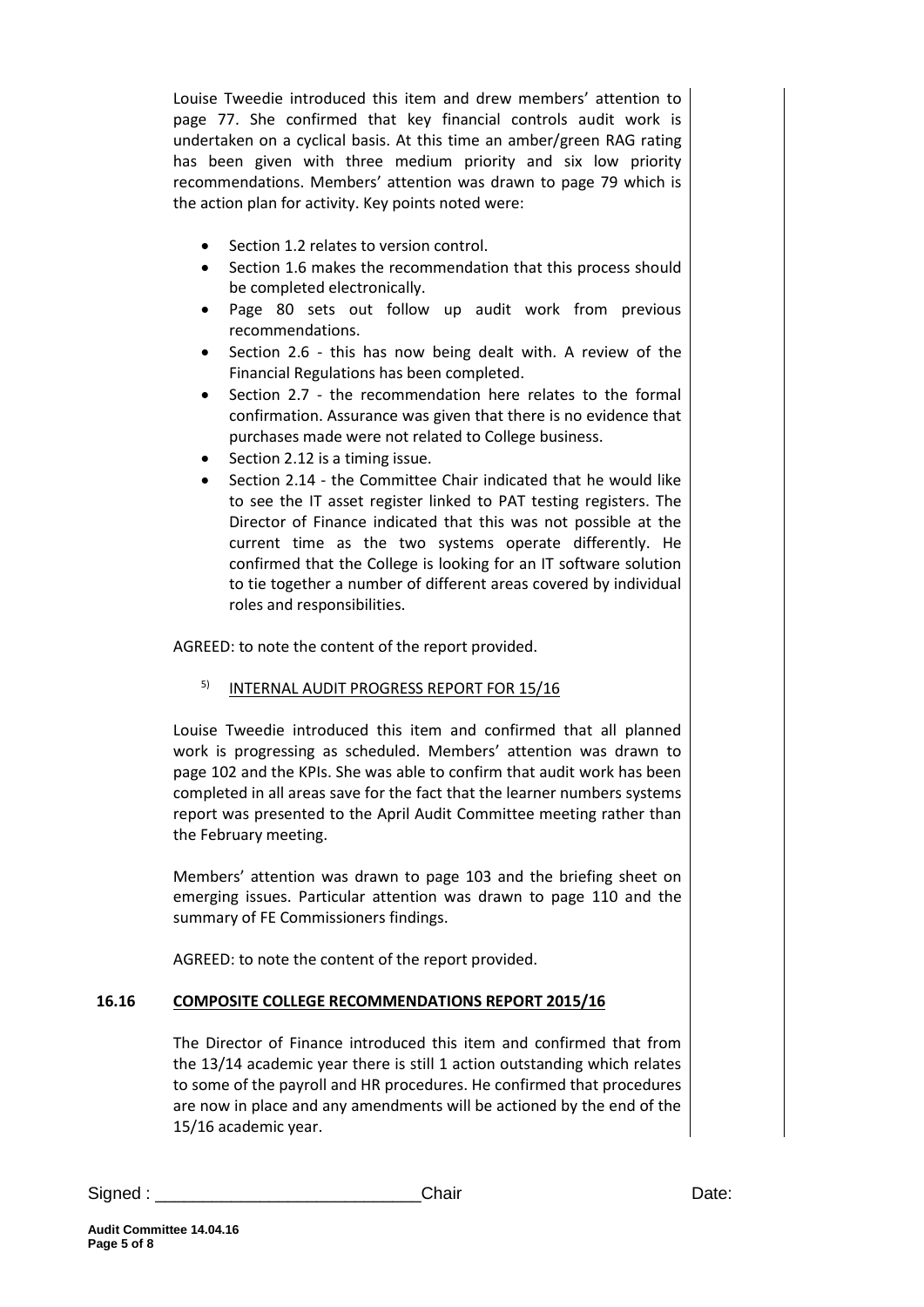In relation to the 2014/15 outstanding actions members' attention was drawn to page 119 where the issues identified relate to credit cards and financial controls. Assurance was given that these are being progressed.

In relation to 15/16 it was acknowledged that good progress is being made to address recommendations made in year.

AGREED: to note the update provided.

#### **16.17 SUBCONTRACTING AUDIT OUTCOMES**

The Director of Finance introduced this item and confirmed that the SFA introduced a new subcontractor audit requirement. This was introduced for the first time this year but will be an annual requirement. Each and every College who undertakes subcontracted activity needs to provide the SFA with some form of external assurance and this has to be done before the  $31<sup>st</sup>$  January in each year.

KPMG carried out the audit work required and looked at 7 areas (as detailed on page 131). Page 133 details the outcomes and from page 138 onwards there are a number of recommendations. These were reviewed in detail:

- Item 1 Four organisations failed on their refresh application to go on the register of training organisations. The College worked with them to clarify why this was the case. It was confirmed that at the subsequent refresh they were all put on the register.
- Item 2 It was explained that there is often a time delay in obtaining signatures. It was confirmed that all four contracts were signed subsequently.
- Item 3 It was confirmed that the College will insert the recommended additional term into contracts, this will be from 1st August 2016.
- Item 4 This is now complete.
- Item 5 it was confirmed that the update recommended will be actioned when the policy is reviewed, this is done on an annual basis.
- Item 6 the recommendation here is that the College should be slightly more specific in terms of its requirements.

It was confirmed that the College had successfully been able to issue its assurance certificate as required to the SFA. The Director of Finance expressed the view that this was a good mechanism by which the College can annually check its position.

Auditors were able to confirm that the findings detailed in the report are fairly common to those seen across the sector.

AGREED: to note the content of the report provided.

Signed : \_\_\_\_\_\_\_\_\_\_\_\_\_\_\_\_\_\_\_\_\_\_\_\_\_\_\_\_Chair Date: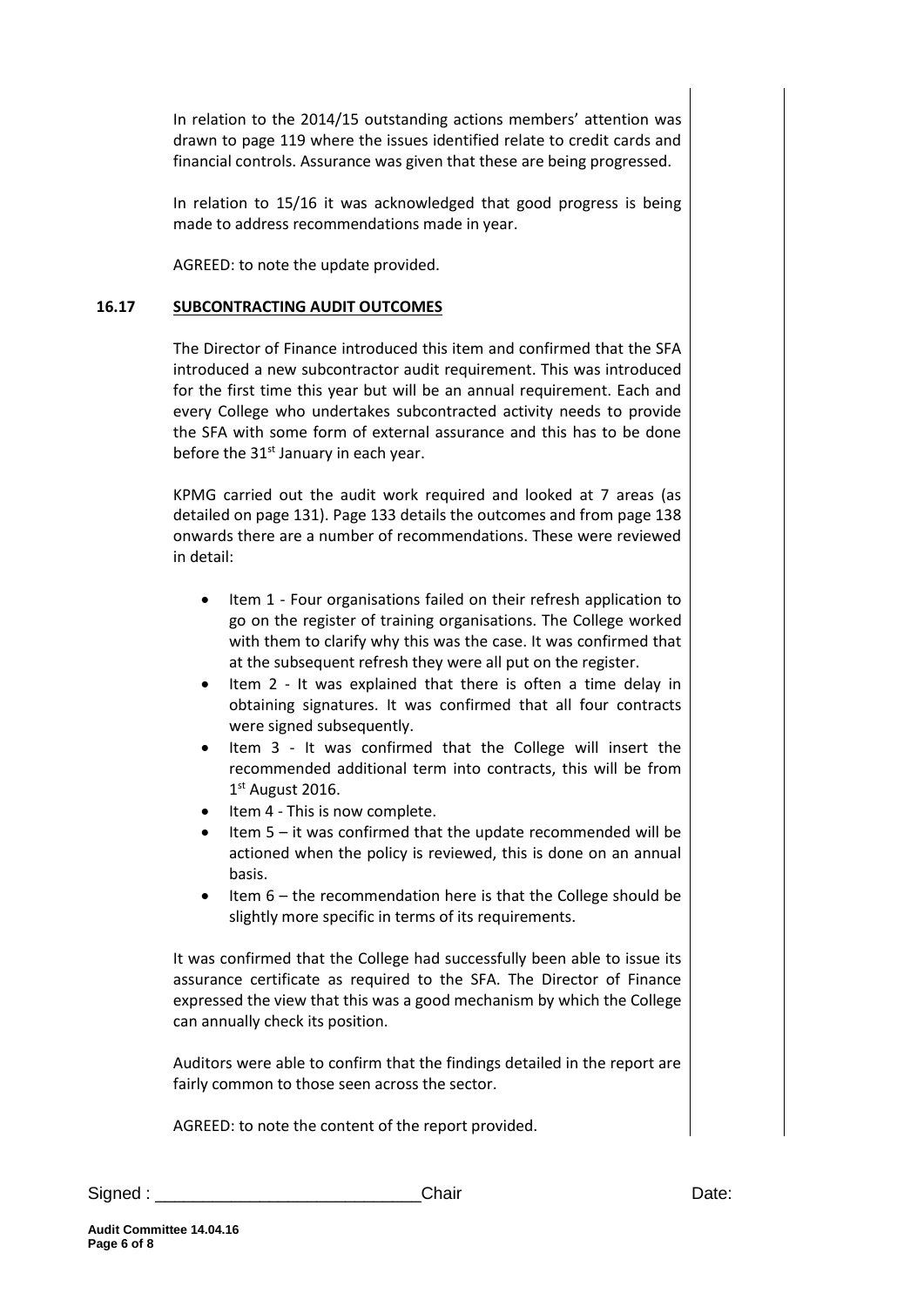#### **16.18 RISK MANAGEMENT**

#### TOP 10 KPIS

Louise Knott introduced this item and drew members' attention to page 147 and 148. The Committee particularly focused on the red and red/amber RAG rated items. It was acknowledged by all that the external context has a significant impact upon the Colleges risks and in many cases they are hard to control as there are so many unknowns. Page 148 details the most significant strategic risks. Assurance was given that these are monitored on a regular basis.

Members' attention was drawn to page 149 and the minor changes identified to the strategic risk register and contingent risk register. It was confirmed that changes primarily relate to work based learning provision where there are some risks but also opportunities.

AGREED: to note the content of the report provided and the updated risk register.

#### **16.19 AUDIT SERVICE SECTOR UPDATE ON THE AREA BASED REVIEWS**

KPMG introduced this item and explained that they intended to give a 'flavour' of feedback seen so far, this includes:

- Wave 1 reviews have all been delayed.
- Earlier reviews are now starting to shape some options, for example Manchester area. There are some interesting structures starting to emerge.
- No real pattern of radical change.
- In wave 2 Staffordshire appear to be ready to publish outcomes.
- Restructuring fund is available, however this is owned by Treasury and is only available to March 2017. Intention is believed to offer loans rather than grants.
- Politically the Government want to publish very positive outcomes.
- Universities starting to get involved and explore options.

AGREED: to note the update provided.

### **16.20 CONFIDENTIAL MINUTES OF THE MEETING HELD ON 11TH FEBRUARY 2016**

The minutes were reviewed and agreed as an accurate record of discussions.

#### **16.21 AOB**

There were no items of additional business.